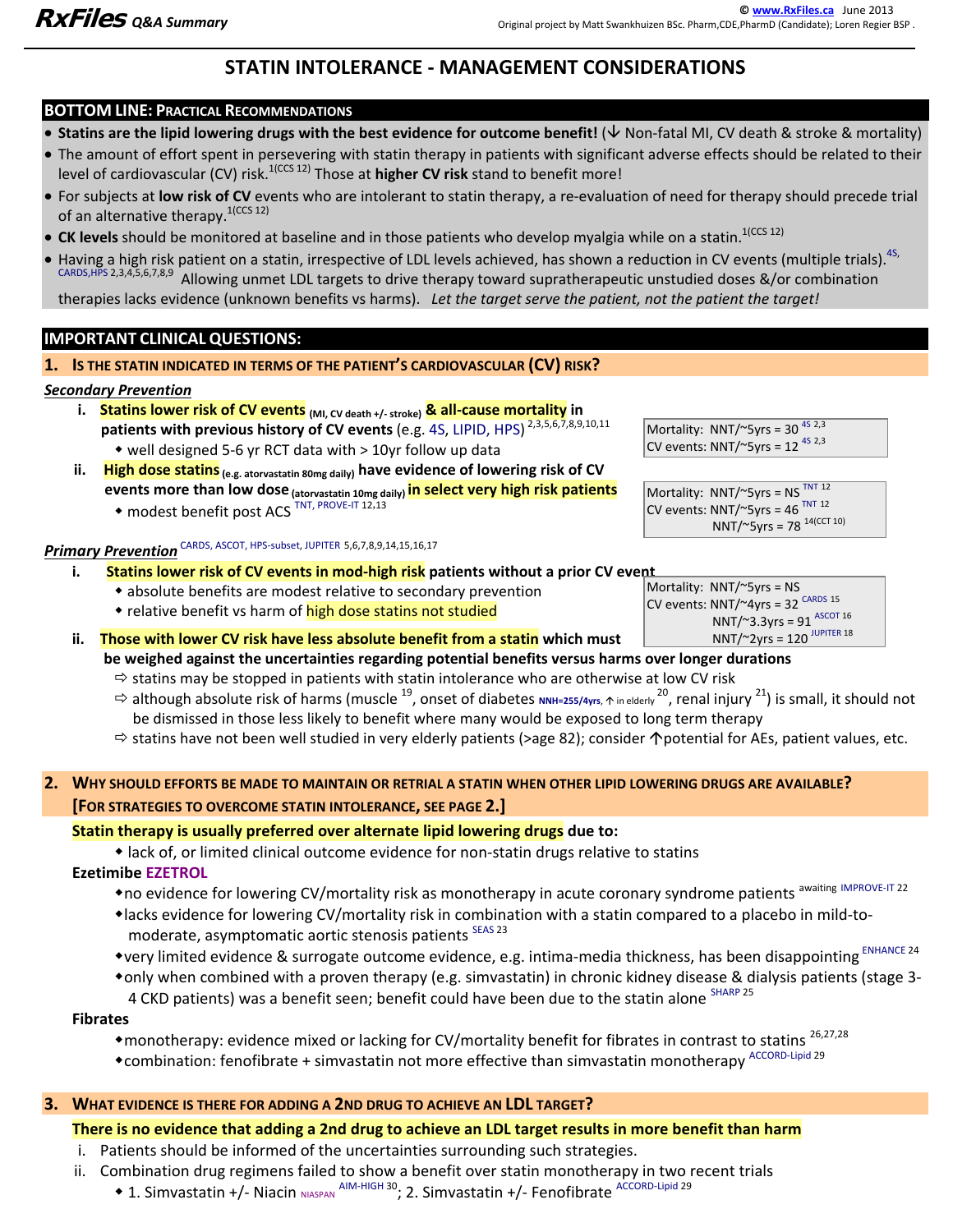# **STATIN INTOLERANCE: MANAGEMENT OF PATIENTS WITH MYOPATHIES 31,32,33,34,35**

- Muscle symptoms (myalgia), signs (CK elevations) or combination (myositis, rhabdomyolysis) are the most prevalent & important AE's associated with statin therapy discontinuation.
- In statin studies, myopathy incidence varies but is generally thought to occur in 1.5% to 10.5% of patients within the first 6 months; however onset can also be delayed for several years.<sup>36</sup>
- Over diagnosis of myopathy occurs frequently & can lead to labelling a patient as statin intolerant, therefore, diagnosis should be reserved for patients reporting symptoms associated with use of statin which resolve when the statin is stopped.
- If presented with a true statin intolerant patient there is optimism for use as a recent study found that **9 of 10 patients** who stopped taking a statin because of adverse effects are able to restart it or take a different statin & continue therapy for 12 months.
- Considering that the benefits of statins are substantial on reducing CV events & mortality, while non-statin based agents have to date proven no benefit on these hard outcomes, when indicated, clinicians should make every effort possible to re-challenge a statin intolerant patient & use all methods described below before abandoning therapy.
- A recent meta-analysis examined the absolute risk versus benefit ratio comparing myopathy related events (myalgia, myopathy, asthenia, rhabdomyolysis) to cardiovascular endpoints (MI,revascularization, stroke, cardiovascular death, or all cause mortality) & determined that there was a 126:1 in favour of statin treatment. <sup>37</sup>

| MYALGIA (occurs in 5-10% of patients)                                 | <b>MYOSITIS (0.1%)</b>                                          | RHABDOMYOLYSIS (0.01%)                                                      |
|-----------------------------------------------------------------------|-----------------------------------------------------------------|-----------------------------------------------------------------------------|
|                                                                       |                                                                 |                                                                             |
| → Muscle discomfort (pain, cramping, weakness,                        | $\Rightarrow$ Myositis occurs in the presence of the            | $\Rightarrow$ Rhabdomyolysis refers to muscle                               |
| soreness, aches, tenderness, stiffness) that                          | same symptoms of myalgia with the                               | symptoms consistent with myalgia/                                           |
| may mimic flu-like symptoms & usually                                 | addition of a elevated $CK$ (>2-4 x                             | myositis & significant CK elevation                                         |
| involves shoulders, pelvic girdle & upper arms                        | ULN) in the absence of $\uparrow$ SCr &                         | (>4-10X ULN) with potential secondary                                       |
| or thighs (CK $\leq$ ULN) <sup>30,31,33,34</sup>                      | myoglobinuria <sup>31,22,33,34</sup>                            | consequences (hyperkalemia,                                                 |
| <b>STEP 1: Check CK &amp; assess for myopathy risk &amp;</b>          | <b>STEP 1:</b> Assess & reemphasize lifestyle                   | hypocalcemia, cardiac arrhythmia or                                         |
| etiologic factors (see Myopathy Risk Factors)                         | measures in lowering CV risk;                                   | arrest, DIC, or renal failure) 31,22,33,34                                  |
| STEP 2: Assess & reemphasize lifestyle measures in                    | reassess statin indication                                      | <b>STEP 1: Stop statin until CK <math>\leq</math> ULN &amp;</b>             |
| lowering CV risk; reassess statin indication                          | <b>STEP 2: Stop statin until CK <math>\leq</math> ULN &amp;</b> | patient is asymptomatic 31,32,35                                            |
| <b>STEP 3: May stop or continue</b> statin depending on               | patient is asymptomatic 31,32,35                                | <b>STEP 2: Reassess risk vs benefit &amp;</b>                               |
| pain severity. If statin stopped wait until pain                      | <b>STEP 3:</b> Assess the patients' risk factors                | patients risk factors <sup>33</sup>                                         |
| resolves before reinitiating 31,32,34                                 | for myopathy                                                    | <b>STEP 3:</b> If the episode is mild may                                   |
| <b>STEP 4: Consider therapeutic options for management</b>            | <b>STEP 4:</b> Consider options for                             | consider re-challenge with a low                                            |
| below (options not necessarily in order of                            | management as per myalgia                                       | dose of a different statin 31,35                                            |
| preference)                                                           | (column at left - 4A→4E)                                        | <b>STEP 4:</b> If the episode was moderate to                               |
| A: Consider lowering the dose if continuing or re-trialing            |                                                                 | severe consider referral to                                                 |
| previous statin, especially if started on high-dose statin.           |                                                                 | specialist to weigh risk vs benefit                                         |
| • ~60% of patients intolerant to a usual dose statin were             |                                                                 | of statin therapy <sup>31</sup>                                             |
| able to tolerate low dose simvastatin <10 mg daily $31$               |                                                                 | <b>STEP 5:</b> Consider the use of bile acid                                |
| B: Consider switching to another statin.                              |                                                                 | sequestrant, ezetimibe, nicotinic acid (or                                  |
| ◆ In previously intolerant patients, ~98% were                        |                                                                 | possibly combinations) to achieve LDL                                       |
| maintained on rosuvastatin 5-10mg daily for 44 weeks                  |                                                                 | lowering 31,32,35                                                           |
| and ~96% complied with fluvastatin XL 80mg daily                      |                                                                 |                                                                             |
| therapy during a 12 week study. 31,32 (However, 71% in a              | <b>MYOPATHY RISK FACTORS</b>                                    |                                                                             |
| small (n=118 patients) retrospective analysis, were even              | <b>Endogenous Risk Factors</b>                                  | <b>Exogenous Risk Factors</b>                                               |
| able to tolerate a same-statin rechallenge. Brennan '17)              | -Age >80 years                                                  | -High statin dose                                                           |
| C: If intolerable, consider alternate day dosing regimens             | -Female                                                         | -Alcohol abuse                                                              |
| (allow for at least some statin as opposed to non-statin)             | -Asian ethnicity                                                | -Illicit drug use                                                           |
| • rosuvastatin 10mg every other day was well tolerated                | -Low body mass index                                            | -Antipsychotic use                                                          |
| $(* 75%)$ <sup>31,32</sup>                                            | -History of pre-existing muscle/joint/ tendon                   | -Surgery with severe metabolic demands<br>-Heavy &/or unaccustomed exercise |
| • atorvastatin 10mg twice weekly was well tolerated by                | pain<br>-History of CK elevation                                | (commonly reported symptom trigger)                                         |
| $~95\%$ <sup>34</sup>                                                 | -Diabetes Mellitus                                              | <b>D</b> : amiodarone, azole antifungals,                                   |
| * rosuvastatin 5-20mg weekly has also been studied                    | -Family history of myopathy with or without                     | cyclosporine, fibrates, macrolide antibiotics,                              |
| D: Consider adding CO-Q10 (200mg/day) or Vit D (400-600               | statin treatment                                                | nefazodone* <sub>still available in USA</sub> , nicotinic acid,             |
| IU daily) to current statin therapy.                                  | -Metabolic muscle disease                                       | protease inhibitors, tacrolimus, verapamil,                                 |
| • Evidence limited, however, considered relatively                    | -Severe renal disease (eGFR ≤ 30 mL/min)                        | warfarin. Grapefruit in large quantities.                                   |
| safe <sup>38</sup> . Opinion varies as to the role for these options. | -Acute/decompensated hepatic disease                            |                                                                             |
| E: If none of the above are effective, may consider non-              | -Hypothyroidism                                                 |                                                                             |
| statin alternative, however, evidence lacking 31,32,35                | -Genetic polymorphisms of CYP enzyme                            |                                                                             |
|                                                                       |                                                                 |                                                                             |

ACS=acute coronary syndrome AE=adverse event CCS=Canadian Cardiovascular Society CK=creatinine kinase CKD=chronic kidney disease CO-Q10=coenzyme-Q10 CV=cardiovascular CYP=cytochrome P450 enzyme Dl=drug interaction DIC=disseminated intravascular coagulation eGFR=estimated glomerular filtration rate IU=international unit LDL=low density lipoprotein MI=myocardial infarction mg=milligrams NNT=number needed to treat NS=not significant RCT=randomized control trial SCr=serum creatinine ULN=upper limite of normal Vit D=vitamin D XL=extended release yr=year **Adapted from RxFiles PharmD Rotation Project by Matthew Swankhuizen, May 2013.**

DISCLAIMER: The content of this newsletter represents the research, experience and opinions of the authors and not those of the Board or Administration of Saskatoon Health Region (SHR). Neither the authors nor Saskatoon He who has been involved in the preparation or publication of this work warrants or represents that the information contained herein is accurate or complete, and they are not responsible for any errors or omissions or for the information and references online at www.RxFiles.ca **Copyright 2013 – RxFiles, Saskatoon Health Region (SHR) www.RxFiles.ca**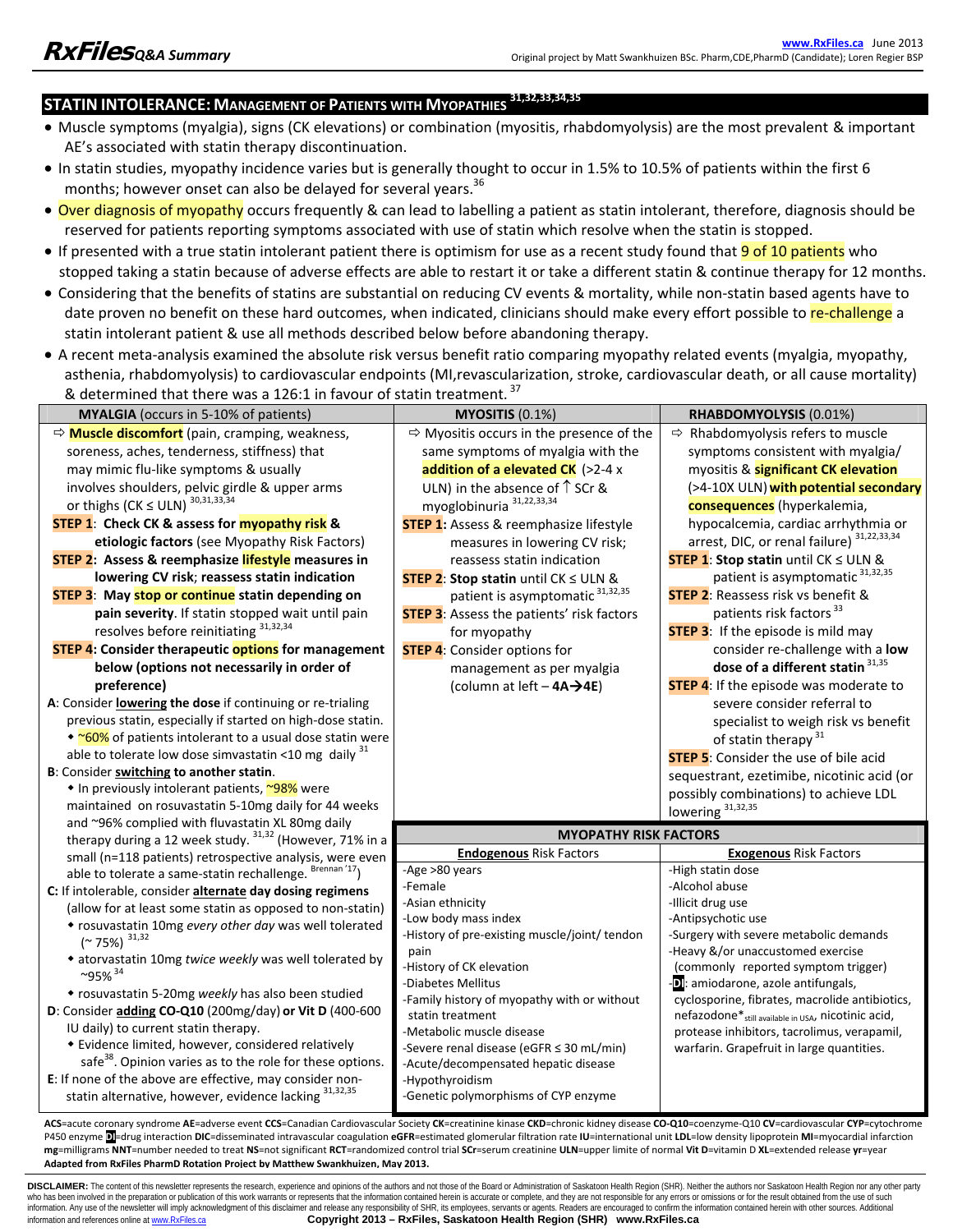#### References:

 $\overline{a}$ <sup>1</sup> Anderson TJ, Grégoire J, Hegele RA, et al. 2012 update of the Canadian Cardiovascular Society (CCS) guidelines for the diagnosisand treatment of dyslipidemia for the prevention of cardiovascular disease in the adult. C 2013 Feb;29(2):151-67. 2

Scandinavian Simvastatin Survival Study Group. Randomized trial of cholesterol lowering in 4444 patients with coronary heart disease: the Scandinavian Simvastatin Survival Study (**4S**). Lancet 1994;344:1383-9. 3

<sup>3</sup> Strandberg TE, Pyorala K, Cook TJ, et al; 4S Group. Mortality and incidence of cancer during 10-year follow-up of the Scandinavian Simvastatin Survival Study (4S). Lancet. 2004 Aug 28;364(9436):771-7. (Chonchol M, Cook Kjekshus J, Pedersen TR, Lindenfeld J. Simvastatin for secondary prevention of all-cause mortality and major coronary events in patients with mild chronic renal insufficiency. Am J Kidney Dis. 2007 Mar;49(3):373-82.)

<sup>4</sup> Colhoun HM, Betteridge DJ, Durrington PN, et al. Primary prevention of cardiovascular disease with atorvastatin in type 2 diabetes in the Collaborative Atovastatin Diabetes Study (CARDS). Lancet 2004;364:685-96. Colhou al.; on behalf of the CARDS Investigators. Rapid emergence of effect of atorvastatin on cardiovascular outcomes in the Collaborative Atorvastatin Diabetes Study (CARDS). Diabetologia. 2005 Nov 12;:1-4 [Epub ahead of print] RESULTS: A reduction in the primary endpoint of major CVD events was apparent and statistically significant as soon as 18 months after treatment initiation. The effect of atorvastatin on CHD events was apparent by 6 months and at 1 year was similar to the 37% relative risk reduction observed at trial closure.) (Neil HA, et al. CARDS Study Investigators. Analysis of efficacy and safety in patients aged 65-75 years at randomization: Collaborat Atorvastatin Diabetes Study (CARDS). Diabetes Care. 2006 Nov;29(11):2378-84.)

Colhoun HM, Betteridge DJ, Durrington PN, et al.; CARDS Investigators. Effects of Atorvastatin on Kidney Outcomes and Cardiovascular Disease in Patients With Diabetes: An Analysis From the Collaborative Atorvastatin Diabet Study (CARDS). Am J Kidney Dis. 2009 Jun 18. [Epub ahead of print] A modest beneficial effect of atorvastatin on eGFR, particularly in those with albuminuria, was observed. Atorvastatin did not influence albuminuria incide Atorvastatin was effective at decreasing CVD in those with and without a moderately decreased eGFR and achieved a high absolute benefit. 5

<sup>5</sup> Heart Protection Study (<mark>HPS</mark>)- Preliminary data from: <u>www.hpsinfo.org</u>

<sup>6</sup> MRC/BHF Heart Protection Study Collaborative Group. MRC/BHF Heart Protection Study of cholesterol-lowering therapy and of antioxidant vitamin supplementation in a wide range of patients at increased risk of coronary he disease death: early safety and efficacy experience (**HPS**). Eur Heart J 1999;20:725-41. 7

Heart Protection Study Group.MRC/BHF HPS study of cholesterol lowering with simvastatin in 20,536 high-risk individuals: a randomised placebo-controlled trial. Lancet 2002 Jul 6;360(9326):7-22. (11,609 of 32,145 pts in 4-6 run in treatment with simvastatin 40mg/d **were excluded**) 8

<sup>8</sup> Heart Protection Study Group.MRC/BHF <u>HPS</u> study of cholesterol lowering with simvastatin in 5,963 people with diabetes: a randomised placebo-controlled trial. Lancet 2003 Jun 14;361(9374):2005-16. Heart Protection Study Collaborative Group. Effects of cholesterol-lowering with simvastatin on stroke and other major vascular events in 20 536 people with cerebrovascular disease or other high-risk conditions. Lancet 200 6;363(9411): 757-67. (Heart Protection Study Group. **Lifetime cost effectiveness** of simvastatin in a range of risk groups and age groups derived from a randomised trial of 20 536 people. (**HPS**) BMJ. 2006 Nov 10; Heart Protection Study (HPS) Collaborative Group. C-reactive protein concentration and the vascular benefits of statin therapy: an analysis of 20 536 patients in the Heart Protection Study. Lancet 2011; DOI:10.1016/S0140-6736(10)62174-5.

Hopewell JC, Parish S, Clarke R, et al. No impact of KIF6 genotype on vascular risk and statin response among 18 348 randomized patients in the Heart Protection Study. J Am Coll Cardiol 2011; DOI:10.1016/j.jacc.2011.02.015 Heart Protection Study Collaborative Group. Effects on 11-year mortality and morbidity of lowering LDL cholesterol with sinvastatin for about 5 years in 20 536 high-risk individuals: a randomised controlled trial. Lancet 2

online Nov 23.<br><sup>10</sup> Long-Term Intervention with Pravastatin in Ischeamic Heart Disease (<u>UPID</u>) Study Group. Prevention of cardiovascular events and death with pravastatin in patients with coronary heart disease and a bro

cholesterol levels. N Engl J Med 1998; 339:1349-1357.<br><sup>11</sup> <u>LIPID</u> Study Group (Long-term Intervention with Pravastatin in Ischaemic Disease). Long-term effectiveness and safety of pravastatin in 9014 patients with coronar

12 LaRosa JC. et al. Intensive Lipid Lowering with Atorvastatin in Patients with Stable Coronary Disease (TNT) . N Engl J Med. 2005 Mar 8;352 online. (InfoPOEMs: The benefit of intensive lipid therapy in patients with know disease is very modest: a number needed to treat (NNT) of 45 for 5 years to prevent any cardiovascular outcome. There was no difference in all-cause mortality between intensive and less intensive treatment groups (5.6% vs 5.7%), and the study was large enough and long enough to be able to detect such a benefit if one existed. Since the benefit of lipid lowering is greatest in patients with known disease, any benefit is certainly much less l patients without known disease who are at much lower risk. (LOE = 1b) ) (5461 of 15,464 pts in 8 wk open-label treatment with atorvastatin 10mg/d were excluded). McGowan MP; Treating to New Target (TNT) Study Group. There is no evidence for an increase in acute coronary syndromes after short-term abrupt discontinuation of statins in stable cardiac patients. Circulation. 2004 Oct

19;110(16):2333-5. Shepherd J, et al. Effect of lowering LDL cholesterol substantially below currently recommended levels in patients with coronary heart disease and diabetes: the Treating to New Targets (TNT) study. Diabetes Care. 2006

Jun;29(6):1220-6.

Deedwania P, et al. Treating to New Targets Investigators. Reduction of low-density lipoprotein cholesterol in patients with coronary heart disease and metabolic syndrome: analysis of the Treating to New Targets study. Lan 2006 Sep 9;368(9539):919-28.

Wenger NK, Lewis SJ, Herrington DM, Bittner V, Welty FK; Treating to New Targets Study Steering Committee and Investigators. Outcomes of using high- or low-dose atorvastatin in patients 65 years of age or older with stable coronary heart disease. Ann Intern Med. 2007 Jul 3;147(1):1-9. The analysis suggests that additional clinical benefit can be achieved by treating older patients with CHD more aggressively to reduce low-density lipoprotein cholesterol levels to less than 2.6 mmol/L (<100 mg/dL). The findings support the use of intensive low-density lipoprotein cholesterol-lowering therapy in high-risk older persons with established cardiovascular disease. Larosa JC, Grundy SM, Kastelein JJ, Kostis JB, Greten H; Treating to New Targets (TNT) Steering Committee and Investigators. Safety and Efficacy of Atorvastatin-Induced Very Low-Density Lipoprotein Cholesterol Levels in Pa With Coronary Heart Disease (a Post Hoc Analysis of the Treating to New Targets [TNT] Study). Am J Cardiol. 2007 Sep 1;100(5):747-52. Epub 2007 Jun 14. In conclusion, the present analysis adds support to the concept that f patients with established atherosclerotic cardiovascular disease, a further risk reduction without sacrifice of safety can be achieved by reducing LDL cholesterol to very low levels. (Barter P, Gotto AM, LaRosa JC, Maroni Treating to New Targets Investigators (TNT). HDL cholesterol, very low levels of LDL cholesterol, and cardiovascular events. N Engl J Med. 2007 Sep 27;357(13):1301-10. In this post hoc analysis, HDL was predictive of major cardiovascular events in patients treated with statins. This relationship was also observed among patients with LDL cholesterol levels below 70 mg per deciliter.)

Wenger NK, Lewis SJ, Welty FK, Herrington DM, Bittner V. Beneficial effects of aggressive LDL cholesterol lowering in women with stable coronary heart disease in the Treating to New Targets (TNT) study. Heart. 2007 Dec 10; [Epub ahead of print] Conclusion Intensive lipid-lowering treatment with atorvastatin 80 mg produced significant reductions in relative risk for major cardiovascular events compared with atorvastatin 10 mg in both women and men with stable CHD.

Shepherd J, Kastelein JJ, et al.; TNT (Treating to New Targets) Investigators. Intensive lipid lowering with atorvastatin in patients with coronary heart disease and chronic kidney disease: the TNT (Treating to New Targets Am Coll Cardiol. 2008 Apr 15;51(15):1448-54. [PubMed - in process] Aggressive lipid lowering with atorvastatin 80 mg was both safe and effective in reducing the excess of cardiovascular events in a high-risk population wit and CHD.

Shepherd J, Kastelein JP, Bittner VA, Carmena R, Deedwania PC, Breazna A, Dobson S, Wilson DJ, Zuckerman AL, Wenger NK; Treating to New Targets Steering Committee and Investigators. Intensive lipid lowering with atorvastatin in patients with coronary artery disease, diabetes, and chronic kidney disease. Mayo Clin Proc. 2008 Aug;83(8):870-9. The absolute risk reduction in patients with diabetes and CKD was substantial, yielding a n needed to treat of 14 to prevent 1 major cardiovascular event over 4.8 years. Patients with diabetes, stable coronary artery disease, and mild to moderate CKD experience marked reduction in cardiovascular events with intensive lipid lowering, in contrast to previous observations in patients with diabetes and end-stage renal disease.

Bangalore S, Messerli FH, Wun CC, et al. Treating to New Targets Steering Committee and Investigators. J-curve revisited: an analysis of blood pressure and cardiovascular events in the Treating to New Targets (TNT) trial. Heart J. 2010 Sep 16. Mora S, Wenger NK, DeMicco DA, et al. Determinants of residual risk in secondary prevention patients treated with high-versus low-dose statin therapy: the Treating to New Targets (TNT) study. Circulat 2012;125:1979-1987. Ho JE, Waters DD, Kean A, et al; TNT Investigators. Relation of Improvement in Estimated Glomerular Filtration Rate With Atorvastatin to Reductions in Hospitalizations for Heart Failure (from the Treati to New Targets [TNT] Study). Am J Cardiol. 2012 Mar 27.<br><sup>13</sup> Cannon CP, Braunwald E, McCabe CH, et al. Pravastatin or Atorvastatin Evaluation and Infection Therapy-Thrombolysis in Myocardial Infarction 22 Investigators. In

coronary syndromes. N Engl J Med. 2004 Apr 8;350(15):1495-504. Epub 2004 Mar 8. Erratum in: N Engl J Med. 2006 Feb 16;354(7):778.

Ahmed S, Cannon CP, Murphy SA, et al.Acute coronary syndromes and **diabetes**: Is intensive lipid lowering beneficial? Results of the **PROVE IT-TIMI 22** trial. Eur Heart J. 2006 Oct;27(19):2323-9.

 Murphy SA, Cannon CP, Wiviott SD, McCabe CH, Braunwald E. Reduction in recurrent cardiovascular events with intensive lipid-lowering statin therapy compared with moderate lipid-lowering statin therapy after acute Coronary syndromes from the PROVE IT-TIMI 22 (Pravastatin or Atorvastatin Evaluation and Infection Therapy-Thrombolysis In Myocardial Infarction 22) trial. J Am Coll Cardiol. 2009 Dec 15;54(25):2358-62.<br>A Cholesterol Treatment Tria

9 November 2010. doi:10.1016/S0140-6736(10)61350-5. In this analysis of patient data pooled from multiple studies, intensive statin therapy was more effective than less intensive statin therapy in reducing the rate of major cardiovascular events. Additionally, statins are more effective than controls in preventing major cardiovascular events. In spite of the authors' attempts to link these data to low-density lipoprotein (LDL) concentrations, the trials randomly assigned patients to specific LDL targets. (LOE = 1a) These authors pooled the patient-level data from 26 studies each involving at least 1000 patients and having at least 2 years of follow-up. Five of compared intensive statin therapy with less intensive statin therapy and 21 compared statins with controls. Of the 5 trials comparing statin intensity, 2 evaluated 8659 patients with acute coronary syndromes (2.1 years of follow-up) and 3 evaluated 30,953 patients with stable coronary artery disease (5.8 years of follow-up). After 1 year of treatment, the LDL cholesterol levels decreased by an average 0.51 mmol/L (20 mg/dL). The annual rate major vascular events cardiovascular death, nonfatal myocardial infarction, revascularization, or stroke) was 4.5% in the intensive therapy group and 5.3% in the less intense therapy group (number needed to treat [NNT] = 200 per year). Of the 14 trials comparing statin therapy with control (128,596 patients with 4.8 years of follow-up), 6 appear to be primary prevention studies and the remainder were for secondary prevention. In these 14 studi after 1 year of treatment the LDL cholesterol levels decreased by 1.07 mmol/L (41 mg/dL). The annual rate of major vascular events was 2.8% in the patients taking statins compared with 3.6% in patients taking a control age (NNT = 125 per year). Although they don't report the annual rate of death from any cause for each treatment group, the authors report the total death rate for the intensively treated patients plus the statin-treated patients (2.1%) compared with the rate of the less intensively treated patients plus control patients (2.3%). This works out to a number needed to treat of 500 per year. The authors also try to correlate the outcomes data with the levels achieved by the various interventions. However, since none of the trials actually randomized patients to specific lipid targets, this information should be interpreted cautiously and is best used to generate hypothe you subscribe to the lipid theory of atherogenesis, you will love this part of the study. If you subscribe to alternate theories (eg, inflammation, plaque stability, and so forth) or are a methodologic purist, you will be

<sup>15</sup> Colhoun HM, Betteridge DJ, Durrington PN, et al. Primary prevention of cardiovascular disease with atorvastatin in type 2 diabetes in the Collaborative Atovastatin Diabetes Study (CARDS). Lancet 2004;364:685-96. Colho et al.; on behalf of the CARDS Investigators. Rapid emergence of effect of atorvastatin on cardiovascular outcomes in the Collaborative Atorvastatin Diabetes Study (CARDS). Diabetologia. 2005 Nov 12;:1-4 [Epub ahead of pri RESULTS: A reduction in the primary endpoint of major CVD events was apparent and statistically significant as soon as 18 months after treatment initiation. The effect of atorvastatin on CHD events was apparent by 6 months and at 1 year was similar to the 37% relative risk reduction observed at trial closure.) (Neil HA, et al. CARDS Study Investigators. Analysis of efficacy and safety in patients aged 65-75 years at randomization: Collaborat Atorvastatin Diabetes Study (CARDS). Diabetes Care. 2006 Nov;29(11):2378-84.)

Colhoun HM, Betteridge DJ, Durrington PN, et al.; CARDS Investigators. Effects of Atorvastatin on Kidney Outcomes and Cardiovascular Disease in Patients With Diabetes: An Analysis From the Collaborative Atorvastatin Diabet Study (CARDS). Am J Kidney Dis. 2009 Jun 18. [Epub ahead of print] A modest beneficial effect of atorvastatin on eGFR, particularly in those with albuminuria, was observed. Atorvastatin did not influence albuminuria incide Atorvastatin was effective at decreasing CVD in those with and without a moderately decreased eGFR and achieved a high absolute benefit.